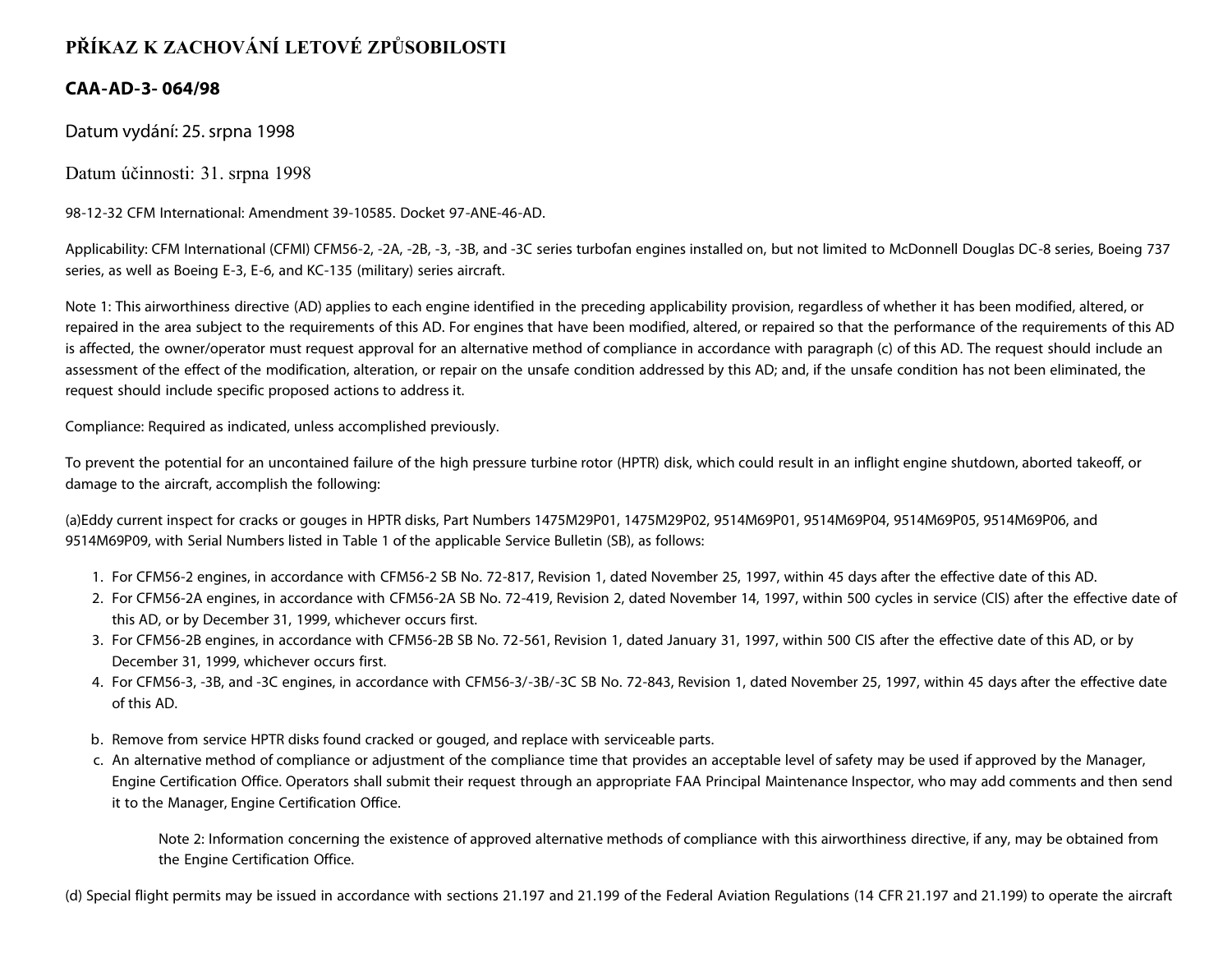(e) The actions required by this AD shall be done in accordance with the following CFMI SBs:

| Document No            | Pages        | Revision       | Date              |
|------------------------|--------------|----------------|-------------------|
| <b>CFM56-2 SB</b>      |              |                |                   |
| No. 72-817             | $1 - 2$      | 1              | November 25, 1997 |
|                        | $3 - 12$     | Original       | January 14, 1997  |
|                        | 13           | 1              | November 25, 1997 |
|                        | $14 - 19$    | Original       | January 14, 1997  |
| <b>Total Pages: 19</b> |              |                |                   |
| CFM56-2ASB             |              |                |                   |
| No. 72-419             | $1 - 2$      | $\overline{2}$ | November 14, 1997 |
|                        | $3 - 4$      | 1              | January 31, 1997  |
|                        | $5 - 10$     | Original       | January 14, 1997  |
|                        | $11 - 12$    | 2              | November 14, 1997 |
|                        | $13 - 18$    | Original       | January 14, 1997  |
| <b>Total Pages: 18</b> |              |                |                   |
| <b>CFM56-2BSB</b>      |              |                |                   |
| No. 72-561             | $\mathbf{1}$ | 1              | January 31, 1997  |
|                        | 2            | Original       | January 14, 1997  |
|                        | $3 - 4$      | 1              | January 31, 1997  |
|                        |              |                |                   |